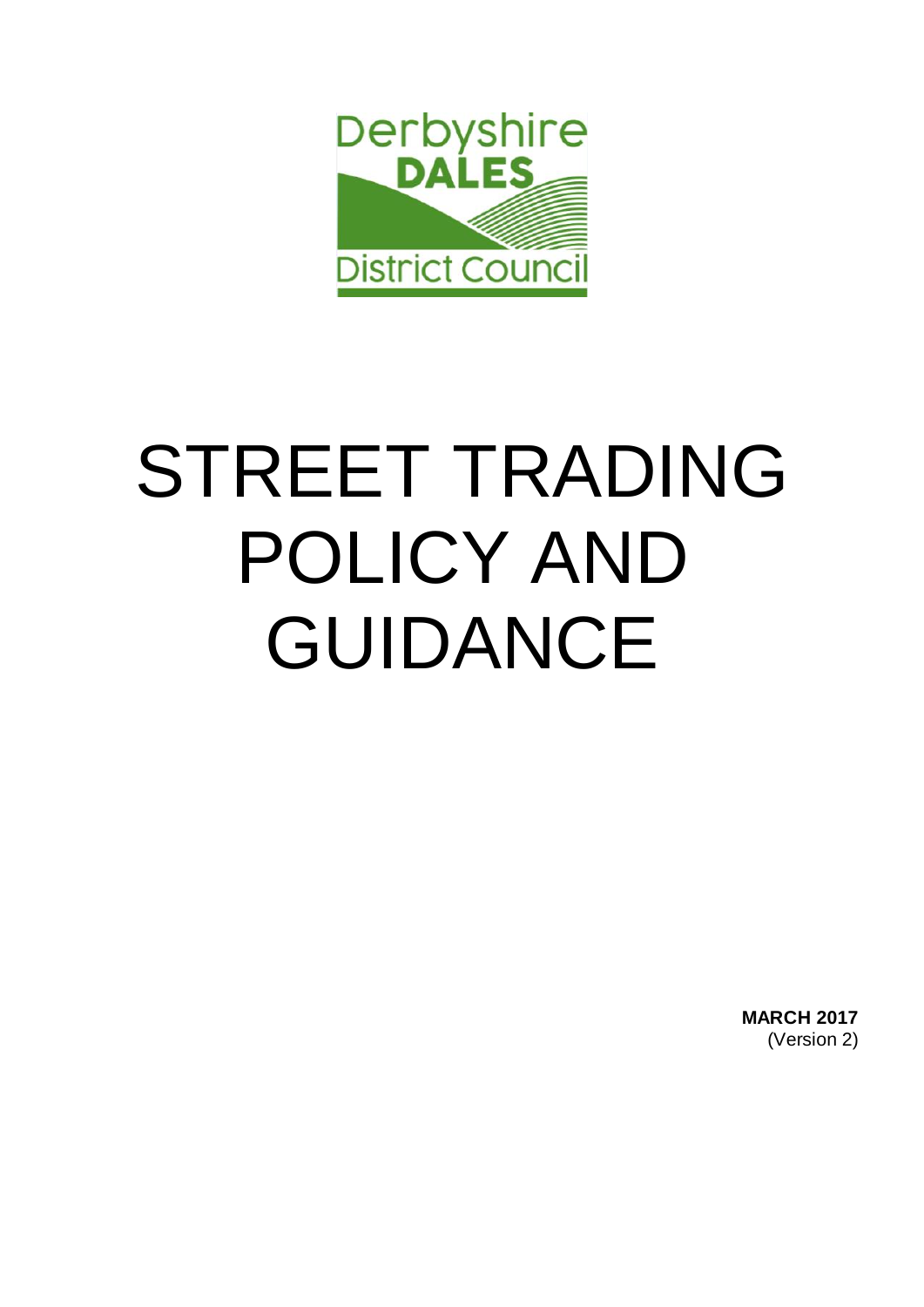|                | <b>Contents</b>                                        | 1                       |
|----------------|--------------------------------------------------------|-------------------------|
| 1              | Purpose                                                | $\overline{2}$          |
| $\overline{2}$ | What is Street Trading?                                | $\overline{2}$          |
| 3              | Exemptions for the need to obtain Consent              | $\mathbf{2}$            |
| 4              | Street Trading Consents for which fees are not payable | $\mathbf{3}$            |
| 5              | <b>Site Assessment</b>                                 | 3                       |
| 6              | Consultation                                           | 3                       |
| 7              | Nature of Goods and Trading Hours                      | $\overline{\mathbf{4}}$ |
| 8              | <b>Issue of Street Trading Consents</b>                | $\overline{\mathbf{4}}$ |
| 9              | <b>Fee Structure</b>                                   | $\overline{\mathbf{4}}$ |
| 10             | <b>Conditions and Enforcement</b>                      | 5                       |
| 11             | Social Inclusion                                       | 5                       |
|                | 12 General                                             | 5                       |
|                | 13 List of Prohibited Streets                          | <b>Appendix A</b>       |
|                | 14 List of Consent Streets                             | <b>Appendix B</b>       |
|                | 15 Application Form for Street Trading Consent         | <b>Appendix C</b>       |
|                | 16 Fee Structure                                       | <b>Appendix D</b>       |
|                | 17 Street Trading Consent Policy and Conditions        | <b>Appendix E</b>       |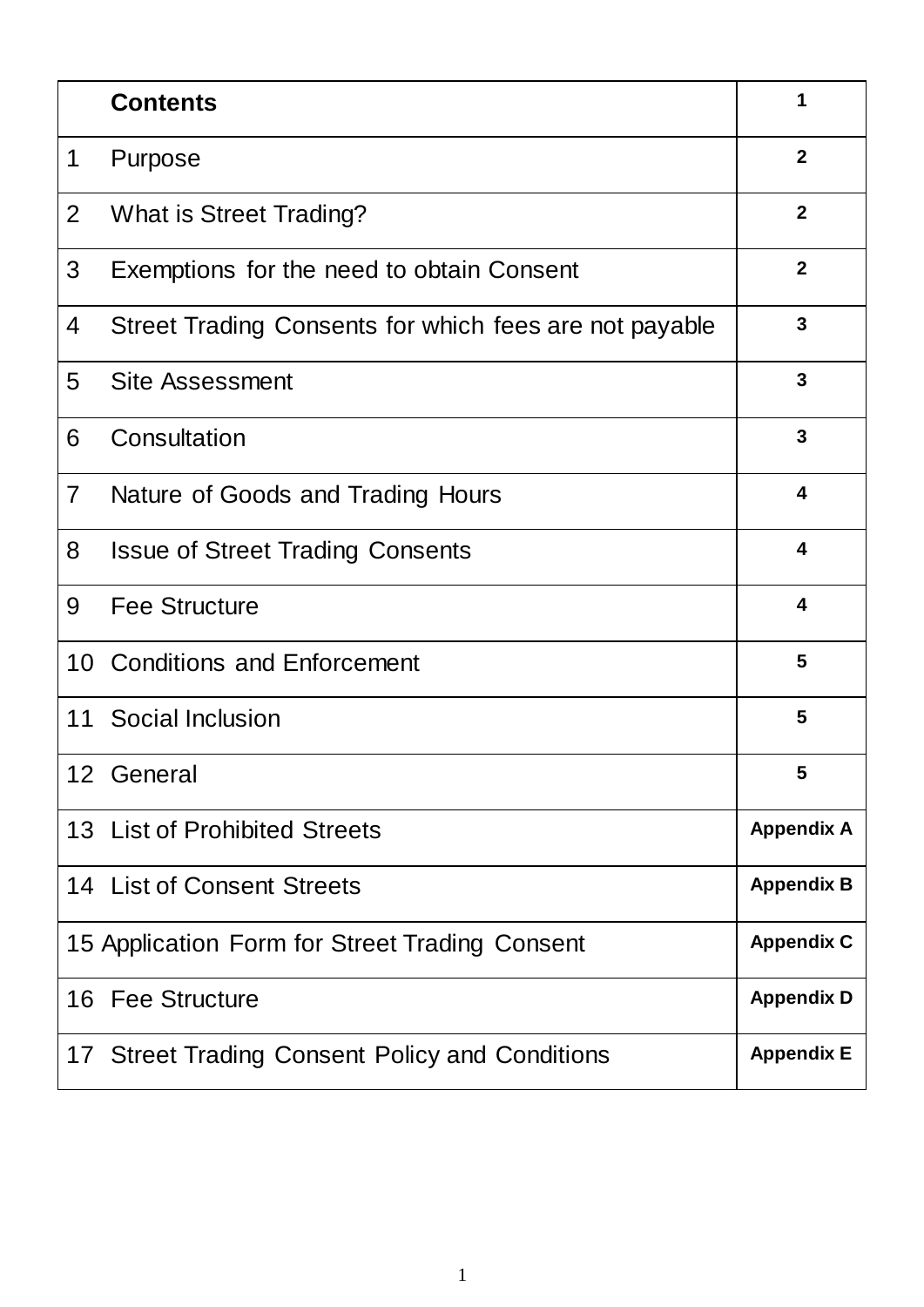# **1 Purpose**

- 1.1 The purpose of Derbyshire Dales District Council's street trading policy is to create a street trading environment which complements premises-based trading, is sensitive to the needs of residents, provides diversity and consumer choice, and seeks to enhance the character, ambience and safety of local environments.
- 1.2 Whilst the 2014 amendments to the Street Trading Order represent a significant deregulation of street trading in the main towns of the Derbyshire Dales it is not intended that all forms of street trading will be allowed, or that street trading will be uncontrolled. The purpose of this Policy is to make it clear that street trading will only be facilitated if the activity brings significant benefit to the communities of the Dales.

# **2 What is Street Trading?**

- 2.1 Street trading means selling, exposing or offering for sale any article (or living thing) in a street. The term 'street' includes any road, footway or other area to which the public have access without payment.
- 2.2 Derbyshire Dales District Council has adopted Schedule 4 of the Local Government (Miscellaneous Provisions) Act 1982 for the whole of its area and has designated the streets listed in *Appendix A* as prohibited and the streets listed in *Appendix B* as consent streets. The most recent amendment to the Street Trading Order was agreed in January 2014 and came into effect from 1<sup>st</sup> April 2014.
- 2.3 The effect of this designation is that street trading in any consent street is prohibited, subject to legal exemptions, without first obtaining a street trading consent from the Council. Street trading in any prohibited street is completely prohibited subject to the same legal exemptions.

# **3 Exemptions from the Need to Obtain Consent**

- 3.1 Some types of trade are legally exempt from the need to obtain a street trading consent. These are:
- a) trading by a person acting as a pedlar under the authority of a pedlar's certificate granted under the Pedlars Act 1871;
- b) anything done in a market or fair the right to hold which was acquired by virtue of a grant (including a presumed grant), or acquired or established by virtue of an enactment or order. In the Derbyshire Dales this means the authorised street markets held in Bakewell, Matlock, Wirksworth and Ashbourne;
- c) trading in a trunk road picnic area provided by the Secretary of State under section 112 of the Highways Act 1980;
- d) trading as a news vendor;
- e) trading which is carried on at premises used as a petrol filling station or is carried on at premises used as a shop or in a street adjoining premises so used and as part of the business of the shop;
- f) trading as a roundsman.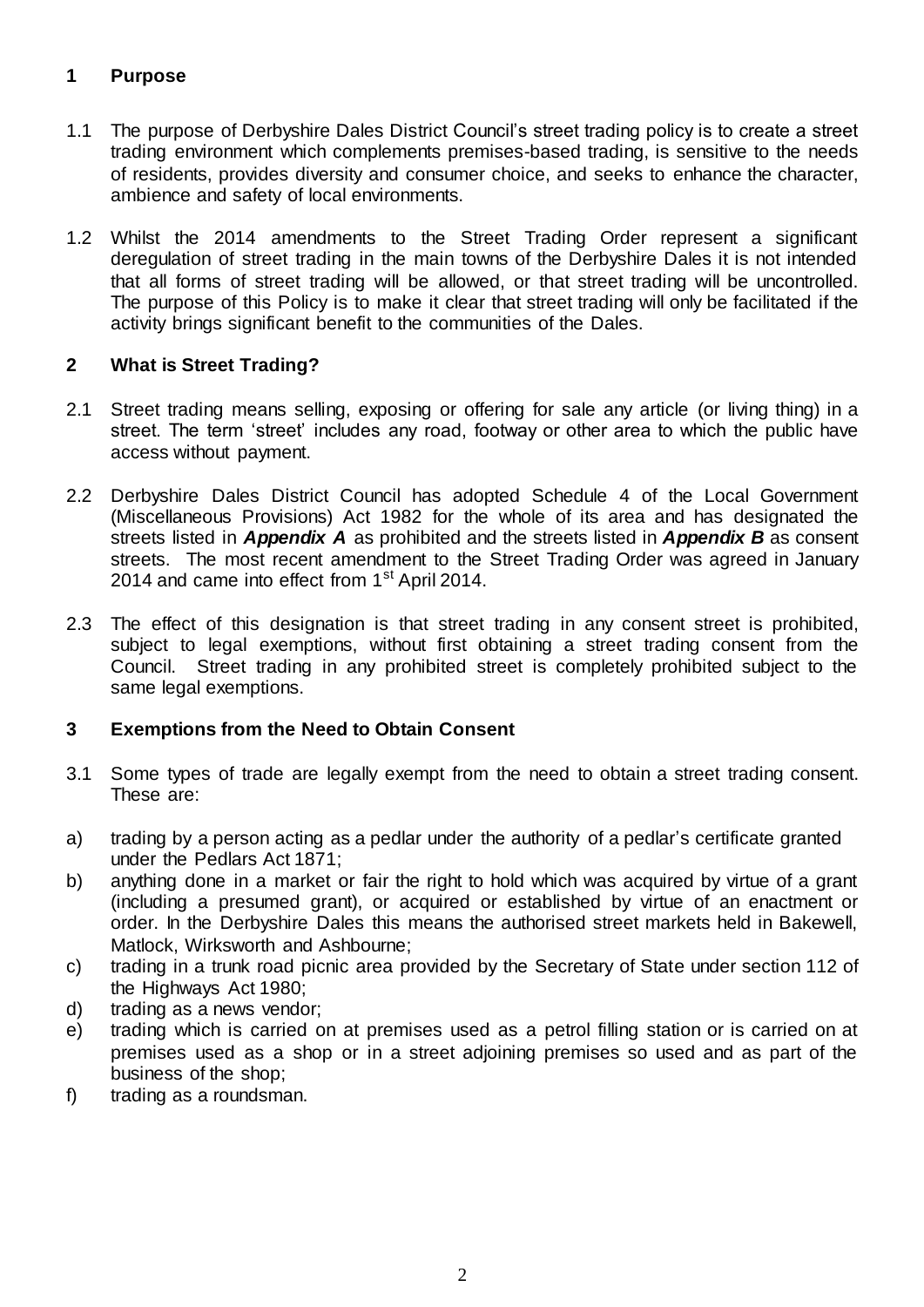# **4 Street Trading Consents for which Fees are not Payable**

- 4.1 Derbyshire Dales District Council will not require the payment of fees where street trading activities form part of a community event.
- 4.2 A community event is defined as one that is organised by the community for the community. It will be is free to enter/attend and will not be for the purpose of selling or promoting a commercial product. Community events will generally be not for profit, but can still gain a community exemption if they are fundraising through charging entry to an event. These exemptions will only be offered where all money gained through entry charges, traders' fees, caterer's fees and any other means go directly to benefiting the community.

#### **5 Site Assessment**

- 5.1 The District Council has identified the streets listed in *Appendix B* to this Policy as suitable for street trading. It is recognised that some forms of street trading will not be suitable in some authorised locations and therefore each application will be dealt with on its own merits.
- 5.2 In determining whether to issue a consent the District Council will have regard to:
	- a) any effect on road safety, either arising from the proposed trading operation or from customers visiting or leaving;
	- b) any loss of amenity caused by noise, traffic or smell;
	- c) existing Traffic Orders e.g. waiting restrictions;
	- d) any potential obstruction of pedestrian or vehicular access;
	- e) any obstruction to the safe passage of pedestrians.

#### **6 Consultation**

- 6.1 Before a new consent is issued the District Council will consult and seek observations from relevant bodies, which might include:
	- a) occupiers of businesses immediately adjacent and opposite;
	- b) Derbyshire Constabulary;

c) Development Management (Derbyshire Dales District Council or the Peak District National Park Authority);

- d) Derbyshire County Council Highways;
- e) Derbyshire Dales District Council Environmental Services;
- f) Derbyshire Dales District Council Environmental Health;
- g) existing holders of street trading consents in the immediate area.
- 6.2 Any objections from consultees will be assessed against the criteria in paragraph 5.2 above and will be referred to the Head of Regulatory Services for determination.
- 6.3 District Council Ward Members and relevant Town and Parish Councils will be notified of all Consents issued.
- 6.4 Any significant proposed changes to the Policy or to Standard Conditions will be subject to consultation with stakeholders.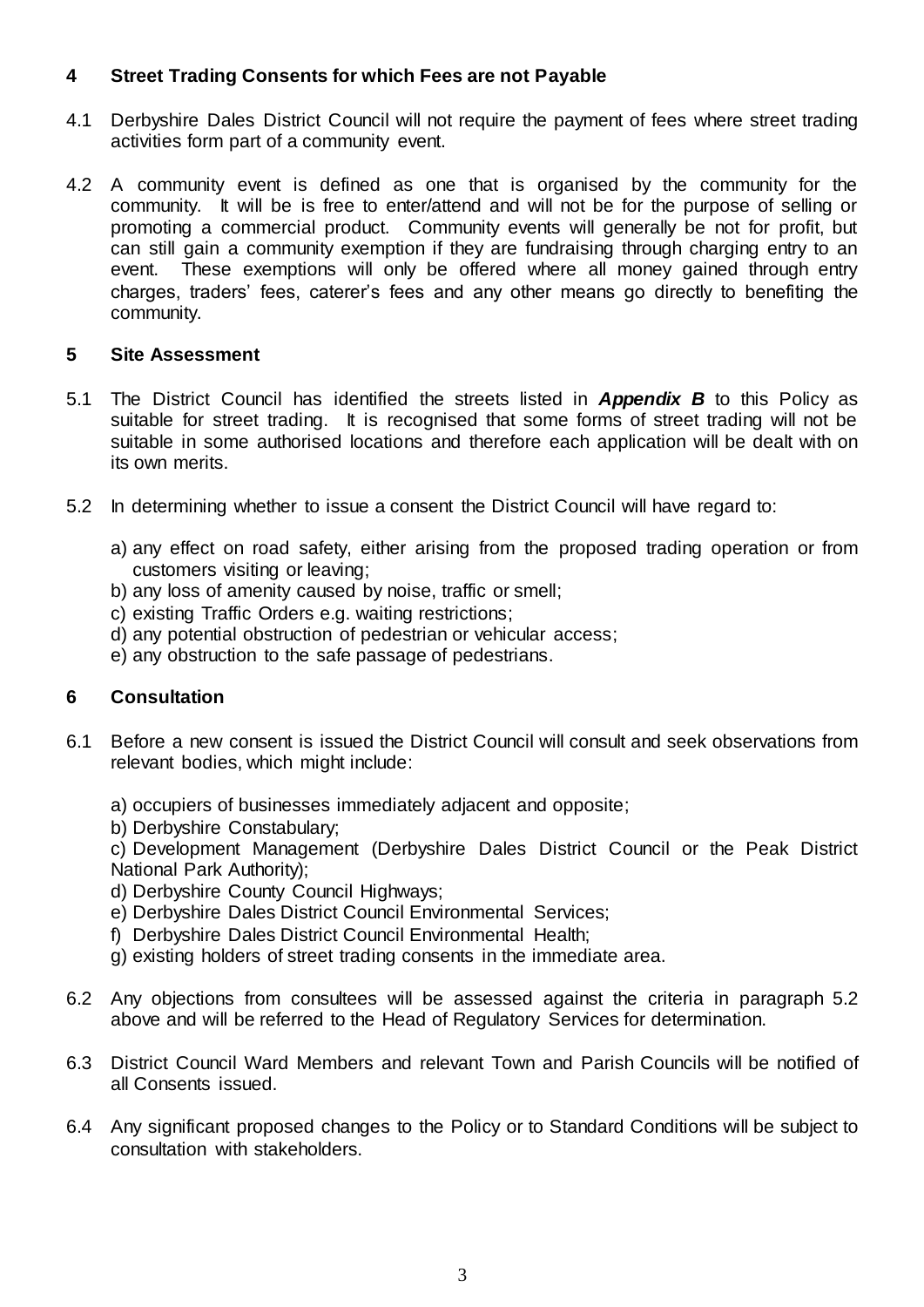## **7 Nature of Goods and Trading Hours**

- 7.1 The nature of goods that may be sold by any trader will be specified in the consultation process. Any subsequent substantial change will be subject to the level of consultation in paragraph 6.1 above.
- 7.2 The District Council will not normally grant consent for the sale of goods or services which conflict with those provided by nearby shops.
- 7.3 Goods that may be sold will be considered on a consent by consent basis and particular regard will be had to local needs shopping, product/ service diversity and balance.
- 7.4 Routine street trading hours will normally mirror those of shops in the immediate vicinity. In the case of hot food takeaways trading hours will be determined on a consent-byconsent basis. In the case of special events trading hours must be agreed with the District Council's Licensing Manager.
- 7.5 The design and appearance of the stall, barrow, van or cart etc. used must be agreed by the District Council's Licensing Manager.

#### **8 Issue of Street Trading Consents**

- 8.1 Street trading consents will normally be issued for a period of three months. Consents for shorter periods may be issued for the purpose of organised street markets and for mobile street artists.
- 8.2 Applications for Consents must be made no less than 4 weeks before the proposed use. Applicants will be encouraged to submit applications at the earliest possible date to help ensure that full consultation can be undertaken.
- 8.3 Fees for consents must be paid at the time of application.
- 8.4 Failure to maintain payments as above may result in the consent not being renewed.
- 8.5 Applications will be determined by the Licensing Manager or in her absence the Environmental Health Manager. Any appeal against a decision will be determined by the Head of Regulatory Services.
- 8.6 Consent cannot be issued to a person under the age of 17 years. An application may be refused if the applicant is considered to be unsuitable to hold the consent.
- 8.7 The application form for a street trading consent is attached as *Appendix C***.**

#### **9 Fee Structure**

- 9.1 The fee structure will be determined annually by the District Council's Governance and Resources Committee. The current fees are detailed in *Appendix D*.
- 9.2 The Licensing Manager will determine whether any application for consent is exempt from fees. Any appeal against the decision of the Licensing Manager will be determined by the Head of Regulatory Services.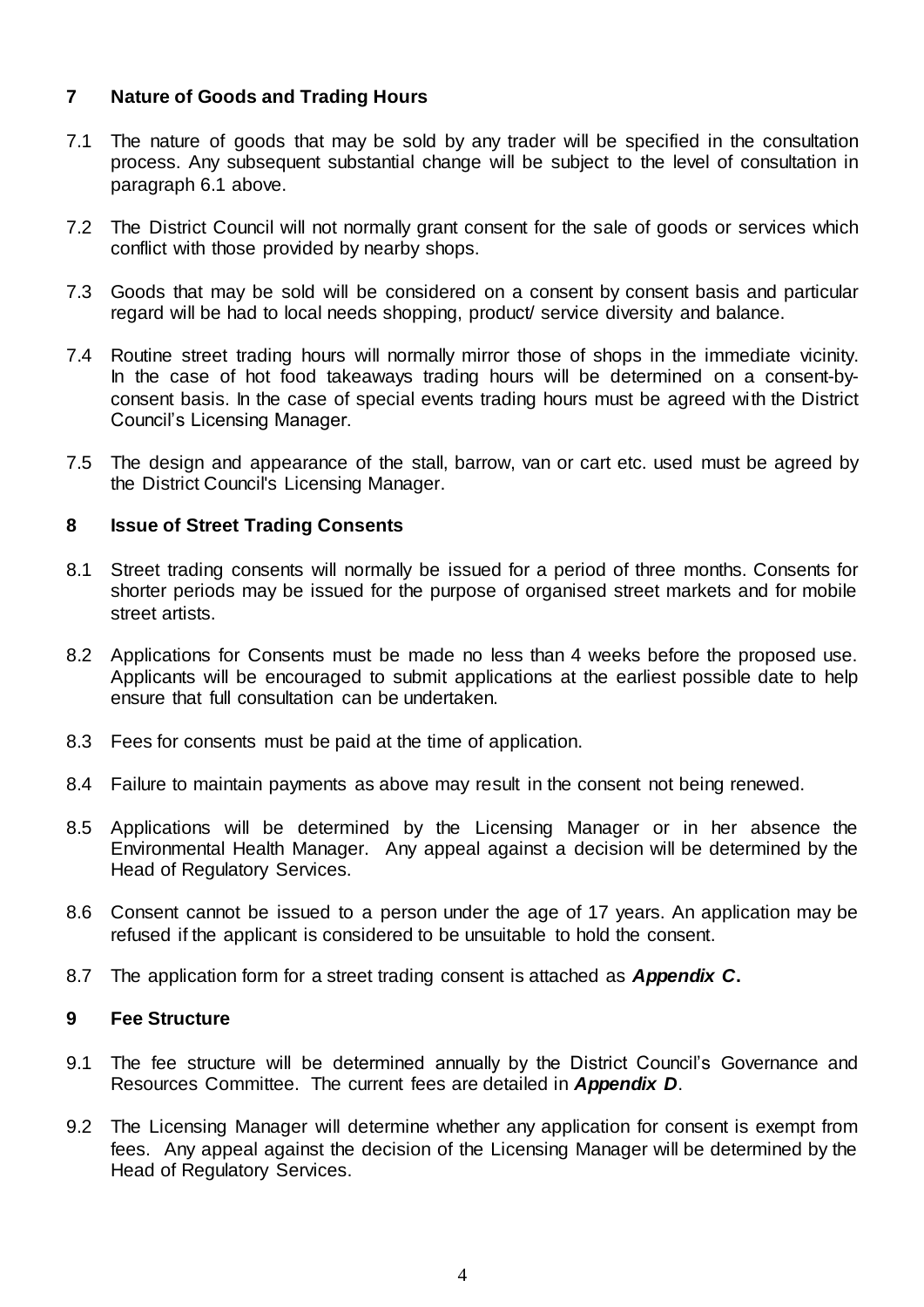## **10 Conditions and Enforcement**

- 10.1 The standard conditions detailed in *Appendix E* will be attached to every street trading consent detailing the holder's responsibilities to maintain public safety, avoid nuisance and generally preserve the amenity of the locality.
- 10.2 Specific conditions may also be attached such as the days and hours when street trading is permitted, the goods which may be sold and limitations on the size of the trading area. The decision to apply specific conditions will be made by the Licensing Manager. Any appeal against the decision of the Licensing Manager will be determined by the Head of Regulatory Services.
- 10.3 Failure to comply with conditions may lead to revocation or non-renewal of consent.
- 10.4 Persons trading without a consent and who are not exempt (see paragraph 3.1 above for examples) will be the subject of enforcement action in accordance with Derbyshire Dales District Council's Enforcement Policy. This may include any person who holds a certificate granted under the Pedlars Act 1871, but who fails to operate in accordance with the Act.

#### **11 Social Inclusion**

11.1 This policy will be applied in a manner that is consistent with the District Council's equalities policies.

#### **12 General**

- 12.1 The District Council will wherever possible seek opportunities to promote street trading activities.
- 12.2 This Policy will complement and inform other initiatives of the District Council including those on events and street markets.
- 12.3 This Policy will be the subject to periodic monitoring and review.
- 12.4 This Policy will inform the detailed conditions attached to every street trading consent.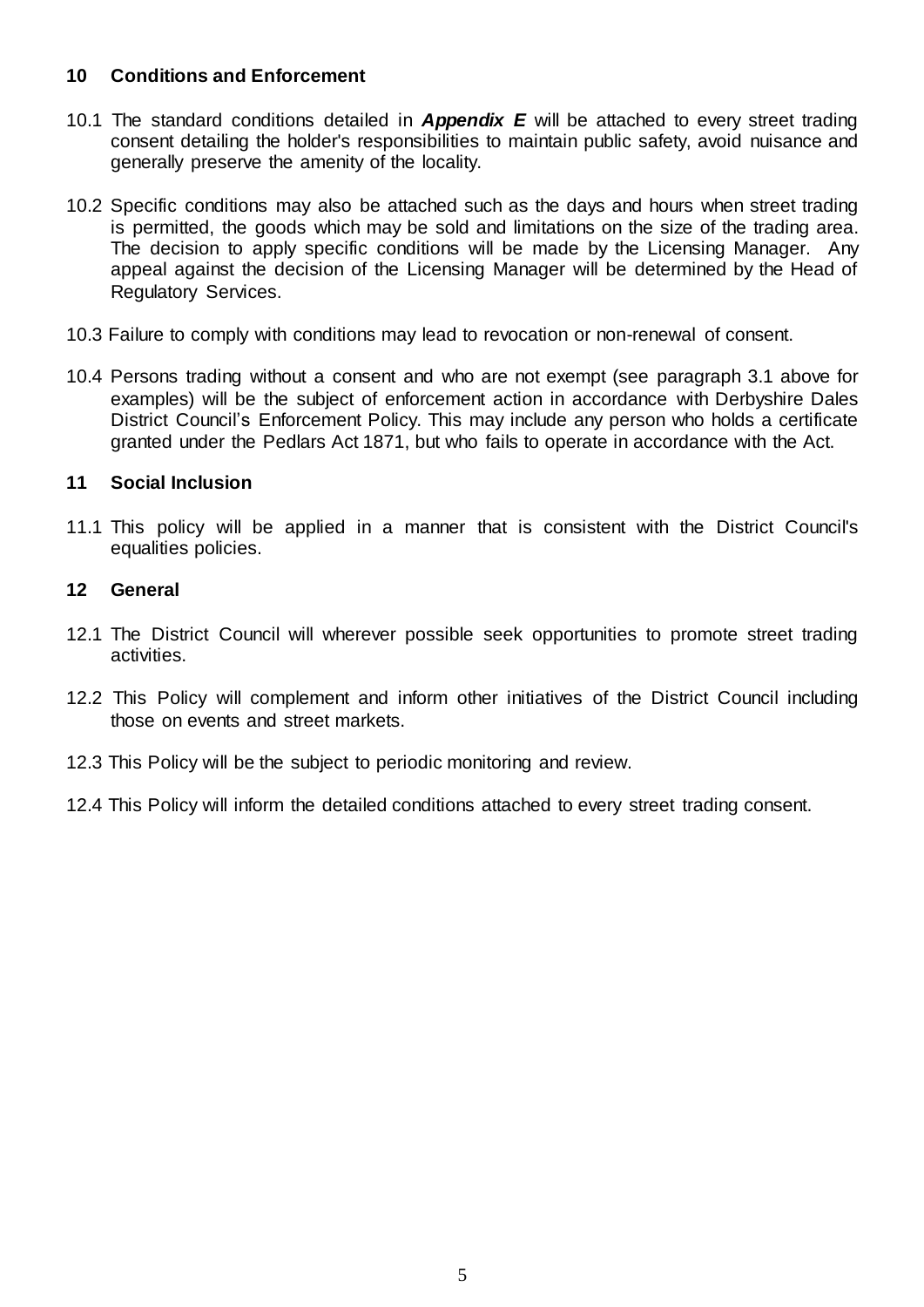# **LIST OF PROHIBITED STREETS**

## **ASHBOURNE**

- Derby Road
- Old Derby Road (from junction with Wyaston Road to junction with Springfield Avenue)
- Station Street
- Sturston Road

#### **BAKEWELL**

- Baslow Road from junction with Castle Mount Crescent
- Bridge Street
- Buxton Road
- Coombs Road
- King Street
- Matlock Street

# **MATLOCK**

- Bakewell Road from junction with Dimple Road to Crown Square
- Bank Road to junction with Imperial Road
- Dale Road from Matlock Bridge to Holme Road Matlock Bath

# **MATLOCK BATH**

- Clifton Road from main road
- Dale Road to its junction with Clifton Road
- Holme Road from main road to junction with Brunswood Road
- Temple Road from main road to Hotel
- Waterloo Road from main road to Waterloo Square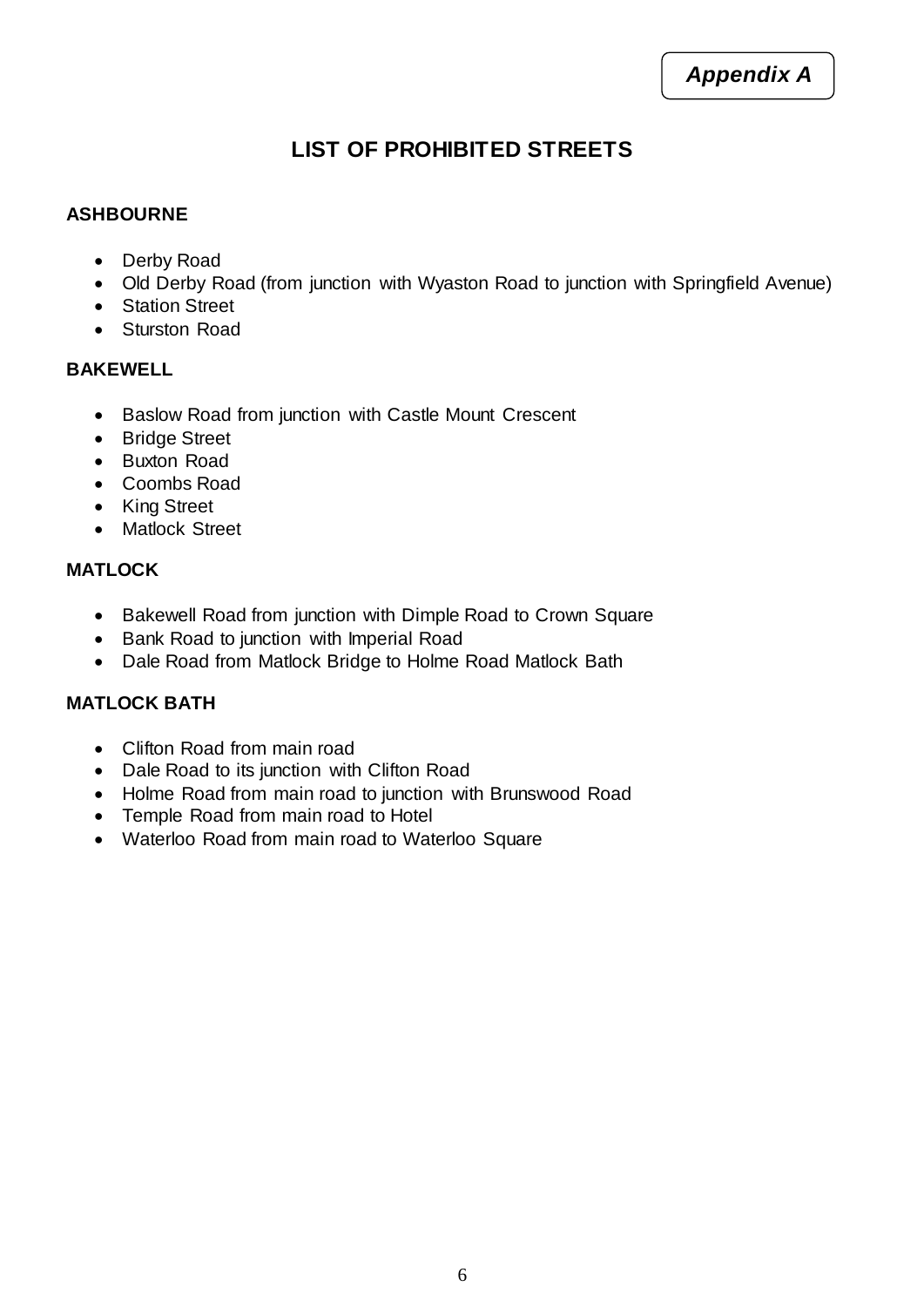*Appendix B*

# **LIST OF CONSENT STREETS**

| <b>ASHBOURNE</b>                                                                                                                                                                                                                                                                                                                                                                                                                                                                                                                                                                                                           | <b>BAKEWELL</b>                                                                                                                                                                                                                                                                                                                                                                                                                                                                                                                                                                                                                                                                                                                                                                                       |
|----------------------------------------------------------------------------------------------------------------------------------------------------------------------------------------------------------------------------------------------------------------------------------------------------------------------------------------------------------------------------------------------------------------------------------------------------------------------------------------------------------------------------------------------------------------------------------------------------------------------------|-------------------------------------------------------------------------------------------------------------------------------------------------------------------------------------------------------------------------------------------------------------------------------------------------------------------------------------------------------------------------------------------------------------------------------------------------------------------------------------------------------------------------------------------------------------------------------------------------------------------------------------------------------------------------------------------------------------------------------------------------------------------------------------------------------|
| • Church Street<br>Cokayne Avenue<br>Compton<br>Dig Street<br>Dovehouse Green<br>Hall Lane<br>$\bullet$<br><b>King Edward Street</b><br><b>King Street</b><br><b>Market Place</b><br>Park Road<br><b>St John Street</b><br><b>Station Road</b><br>• Union Street<br>• Victoria Square<br><b>ASHFORD IN THE WATER</b><br><b>Buxton Road</b><br><b>Church Street</b><br><b>Court Lane</b><br><b>Fennel Street</b><br>Former Mill Lane from A6020 Church Street<br>Greaves Lane<br>Hall End Lane<br>Old Baslow Road (New Road)<br>$\bullet$<br>Vicarage Lane from Buxton Road to<br>junction with Hill Cross<br>• Watts Green | Anchor Square<br>$\bullet$<br><b>Bath Street</b><br>$\bullet$<br><b>Castle Street</b><br>$\bullet$<br>Church Alley<br>$\bullet$<br><b>Granby Croft</b><br>$\bullet$<br>Granby Road<br>$\bullet$<br><b>Haddon Road</b><br>$\bullet$<br><b>Market Street</b><br>$\bullet$<br><b>New Street</b><br>$\bullet$<br>North Church Street from Rutland Square<br>$\bullet$<br>to Sellors Yard (Barrats Yard)<br>Riverside Walk (Riverside Crescent)<br>$\bullet$<br><b>Rutland Square</b><br>$\bullet$<br>South Church Street from King Street to<br>$\bullet$<br>junction with Church Alley<br>Station Road from Bakewell Bridge to<br>$\bullet$<br>junction with Coombs Road<br><b>Water Lane</b><br>$\bullet$<br><b>Water Street</b><br>$\bullet$<br><b>DARLEY DALE</b><br><b>Station Road</b><br>$\bullet$ |
| <b>HARTINGTON</b>                                                                                                                                                                                                                                                                                                                                                                                                                                                                                                                                                                                                          | <b>MATLOCK BATH</b>                                                                                                                                                                                                                                                                                                                                                                                                                                                                                                                                                                                                                                                                                                                                                                                   |
| <b>Church Street</b><br>Dig Street<br><b>Hall Bank</b><br>Hyde Lane<br><b>Market Place</b><br>Mill Lane<br><b>Stonewell Lane</b>                                                                                                                                                                                                                                                                                                                                                                                                                                                                                           | North Parade<br>$\bullet$<br>South Parade                                                                                                                                                                                                                                                                                                                                                                                                                                                                                                                                                                                                                                                                                                                                                             |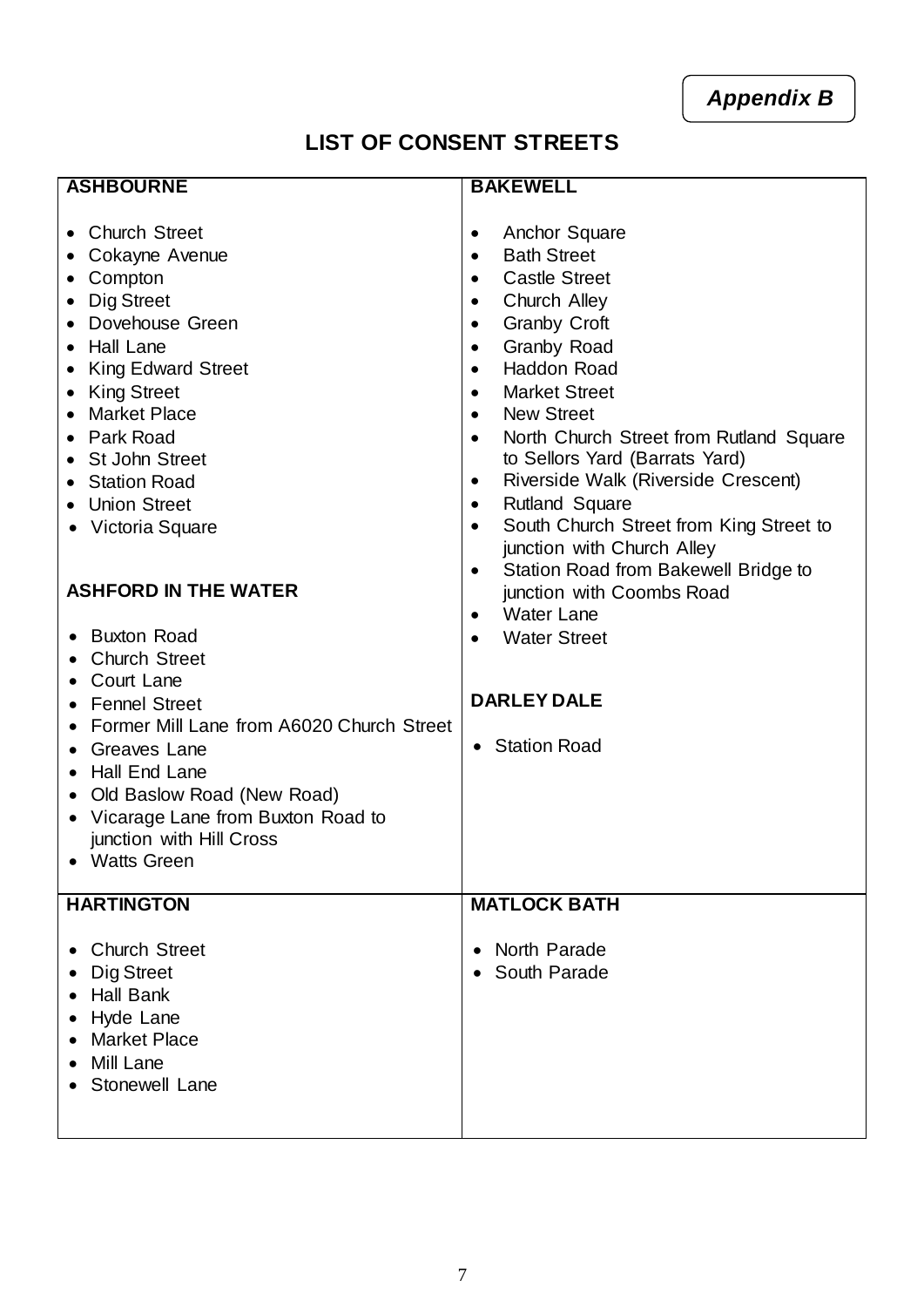| <b>MATLOCK</b>                                                                                                                                                                                                                                                                                                                                        | <b>TIDESWELL</b>                                                                                                                                                                                                                                                                                                                                                |
|-------------------------------------------------------------------------------------------------------------------------------------------------------------------------------------------------------------------------------------------------------------------------------------------------------------------------------------------------------|-----------------------------------------------------------------------------------------------------------------------------------------------------------------------------------------------------------------------------------------------------------------------------------------------------------------------------------------------------------------|
| • Causeway Lane from Crown Square to<br>junction with Knowlestone Place<br><b>Crown Square</b><br>$\bullet$<br><b>Firs Parade</b><br>Imperial Road to junction with Edgefold<br>Road<br>Knowlestone Place<br>Matlock Bridge<br>Olde Englishe Road<br>Park Head Road<br>Steep Turnpike from junction with<br>Causeway Lane to junction with New Street | <b>Chantry Lane</b><br>$\bullet$<br><b>Cherry Tree Square</b><br><b>Church Street</b><br><b>Commercial Road</b><br>Fountain Street (Fountain Square)<br><b>High Street</b><br>$\bullet$<br>Market Place (Pot Market)<br><b>Market Square</b><br>٠<br>Queen Street<br><b>Recreation Road</b><br>Whitecross Road from St John's Road to<br><b>Recreation Road</b> |
| <b>WIRKSWORTH</b>                                                                                                                                                                                                                                                                                                                                     |                                                                                                                                                                                                                                                                                                                                                                 |
| <b>Blind Lane</b><br><b>Chapel Lane</b><br><b>Coldwell Street</b><br><b>Cromford Road</b><br><b>Hammonds Court</b><br><b>Harrison Drive</b><br>North End<br><b>Old Market Place</b><br>St John Street<br>St Mary's Gate<br>The Causeway<br><b>West End</b>                                                                                            |                                                                                                                                                                                                                                                                                                                                                                 |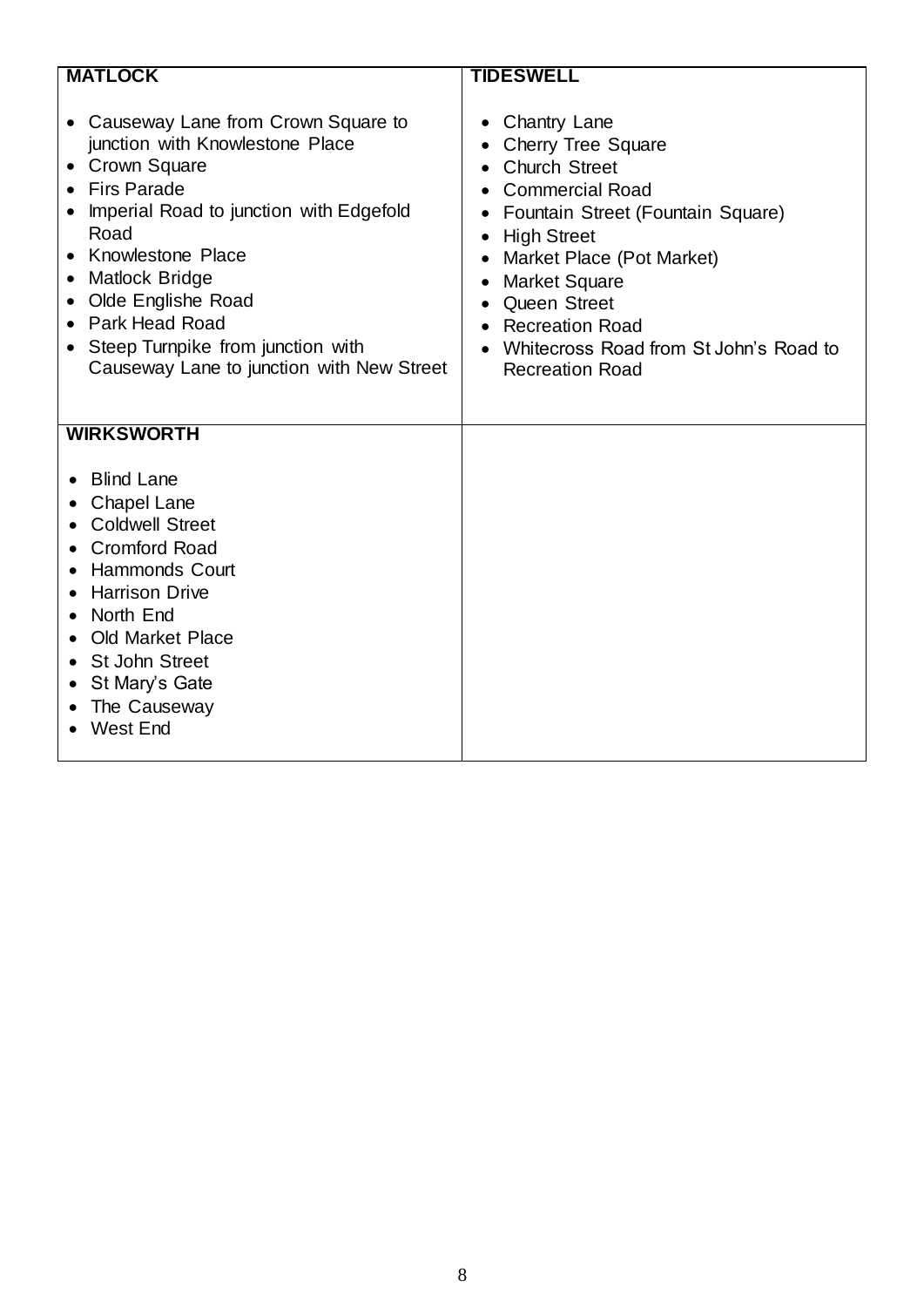



Licensing Team, Regulatory Services, Town Hall, Matlock, Derbyshire DE4 3NN

# **APPLICATION FOR THE GRANT OF STREET TRADING CONSENT**

| (Details will be required for each trader if the event is a food fair or similar large event)                                                                                                                                                                                   |
|---------------------------------------------------------------------------------------------------------------------------------------------------------------------------------------------------------------------------------------------------------------------------------|
|                                                                                                                                                                                                                                                                                 |
| If you are selling Food – you will be required to provide evidence of the Food Hygiene<br>Registration Rating you hold, and provide contact details of the Environmental Health Authority<br>responsible for inspecting your business operation as we may need to contact them. |
| Type of Event/ Goods (A list of the stall holder and types of goods must be provided).                                                                                                                                                                                          |
|                                                                                                                                                                                                                                                                                 |
| Please state where you wish to Trade: (Detailed site plan and a location plan of the area must<br>be provided)                                                                                                                                                                  |
| Trading Name (if applicable)<br>(A separate list of all traders and vehicle details will be required for Food Fairs and<br>similar events etc.)                                                                                                                                 |
|                                                                                                                                                                                                                                                                                 |
|                                                                                                                                                                                                                                                                                 |
|                                                                                                                                                                                                                                                                                 |
|                                                                                                                                                                                                                                                                                 |
|                                                                                                                                                                                                                                                                                 |
|                                                                                                                                                                                                                                                                                 |
| Applicant's full Address:                                                                                                                                                                                                                                                       |
|                                                                                                                                                                                                                                                                                 |
| Please PRINT CLEARLY                                                                                                                                                                                                                                                            |
|                                                                                                                                                                                                                                                                                 |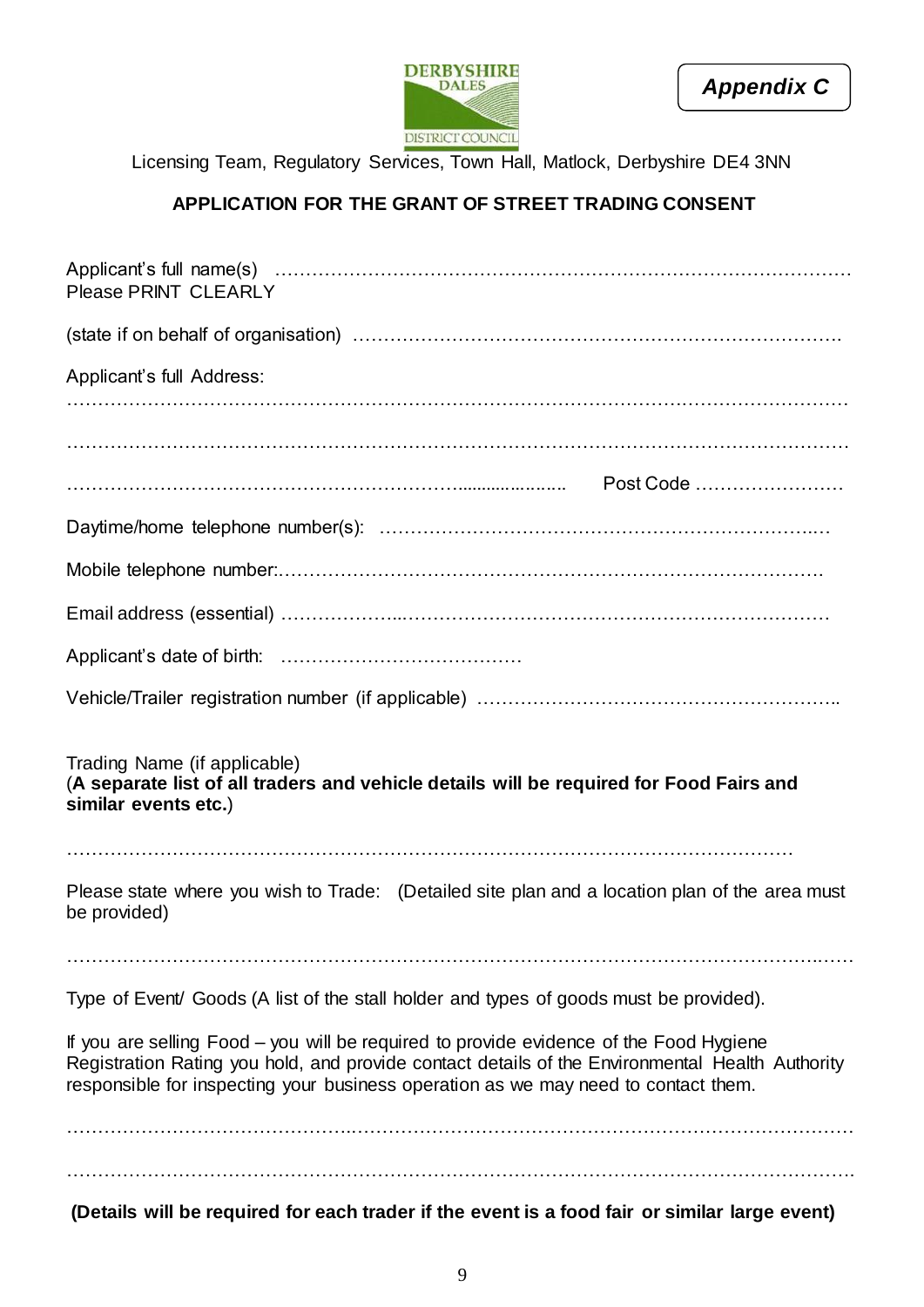## **State Days of Week and Hours you wish to trade on each day:**

(On a regular basis only – eg Weekly Thursday Market)

……………………………………………………………………………………………………………… ……………………………………………………………………………………………………………… ……………………………………………………………………………………………………………… ………………………………………………………………………………………………………………  $\mathcal{L}^{\text{max}}_{\text{max}}$ 

# **State Day(s), Dates and times you wish to trade on a single occasion(s):**

(for Specific Occasional Events such as Food Fairs, Xmas Markets, Carnivals, Arts/Music Festivals)

 $\mathcal{L}^{\text{max}}_{\text{max}}$  $\mathcal{L}^{\text{max}}_{\text{max}}$ ………………………………………………………………………………………………………………

# **Applicant's Declaration**

**I have included:** please tick box **Ø** 

 Certificate of Public Liability (£5million minimum cover required, unless on Councilowned Land when £10million is required)

Photograph or drawing of the intended trading stand/stall or vehicle

Map/plan showing position of vehicle/stand/stall(s)

 Evidence of Food Hygiene Rating Score **Full List required for Food Fairs**.

Any other supporting documentation/information: (eg road closure granted, Temporary Event Notice for Sale of Alcohol etc )

Telephone Payment **Ring 01629 761313**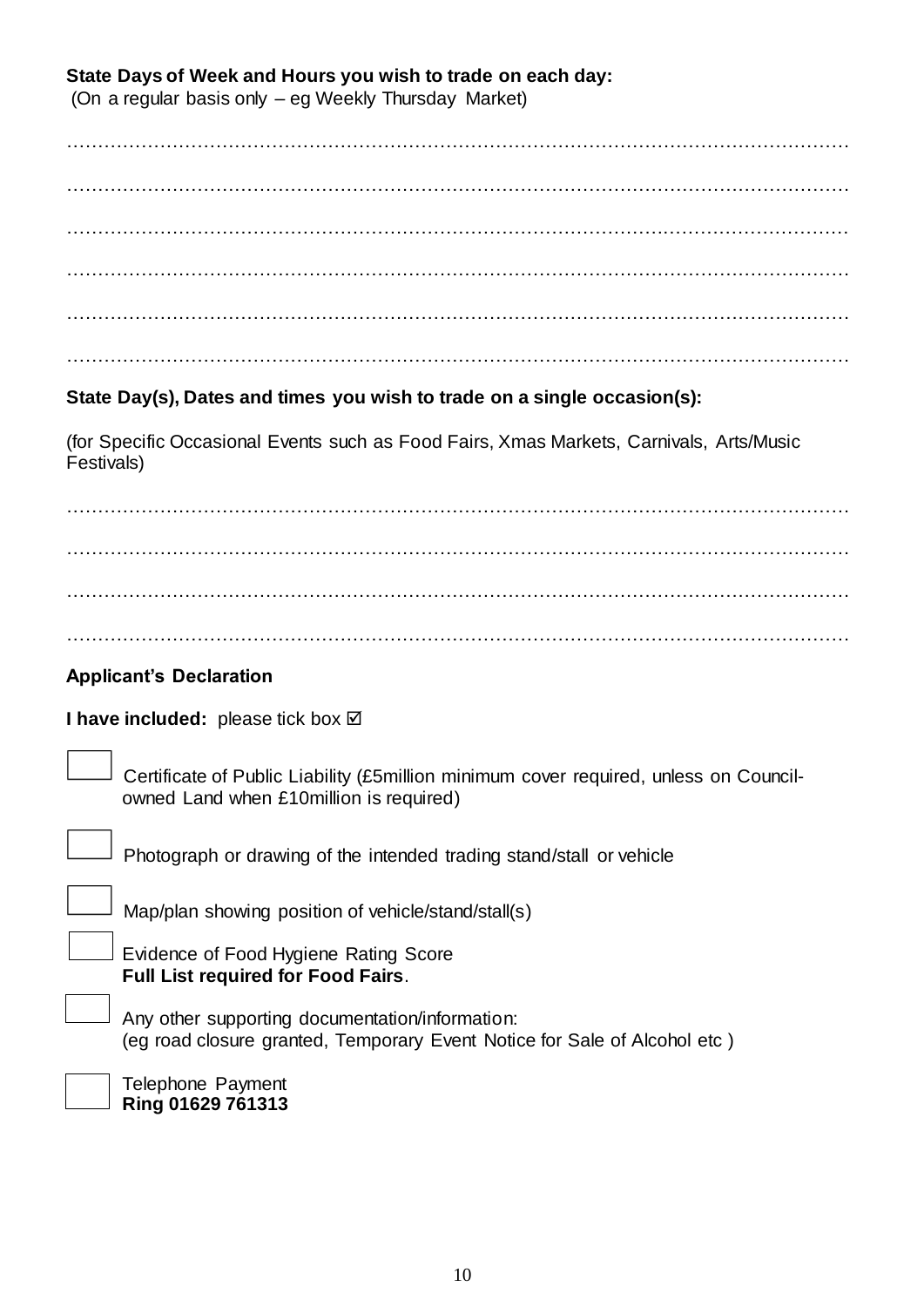#### **Payment of Application Fee**.

An administration fee is required when applying for a street trading consent for commercial events. (Please see section 4 of the Policy and Guidance document)

The current fee is detailed in the covering letter with this application form. This fee is not refundable if the Consent is refused.

#### **Offences:**

If you have been convicted of any driving or criminal offences please give full details, with dates, below. If the answer is none, please state 'none'. Please include details of any cautions received.

Completed applications should be returned to: The Licensing Team, Regulatory Services, Derbyshire Dales District Council, Town Hall, Bank Road, Matlock, Derbyshire, DE4 3NN

Applications can also be emailed to [licensing@derbyshiredales.gov.uk](mailto:licensing@derbyshiredales.gov.uk) and a telephone payment made by calling: 01629 761313.

**NOTE:** Any Street Trading Consent granted does not supersede or replace any other permission needed from other authorities/statutory bodies, eg: environmental health (food hygiene and health & safety); planning, fire, police, highways, street scene, road closures, Derbyshire Dales District Council (licence to occupy Council land).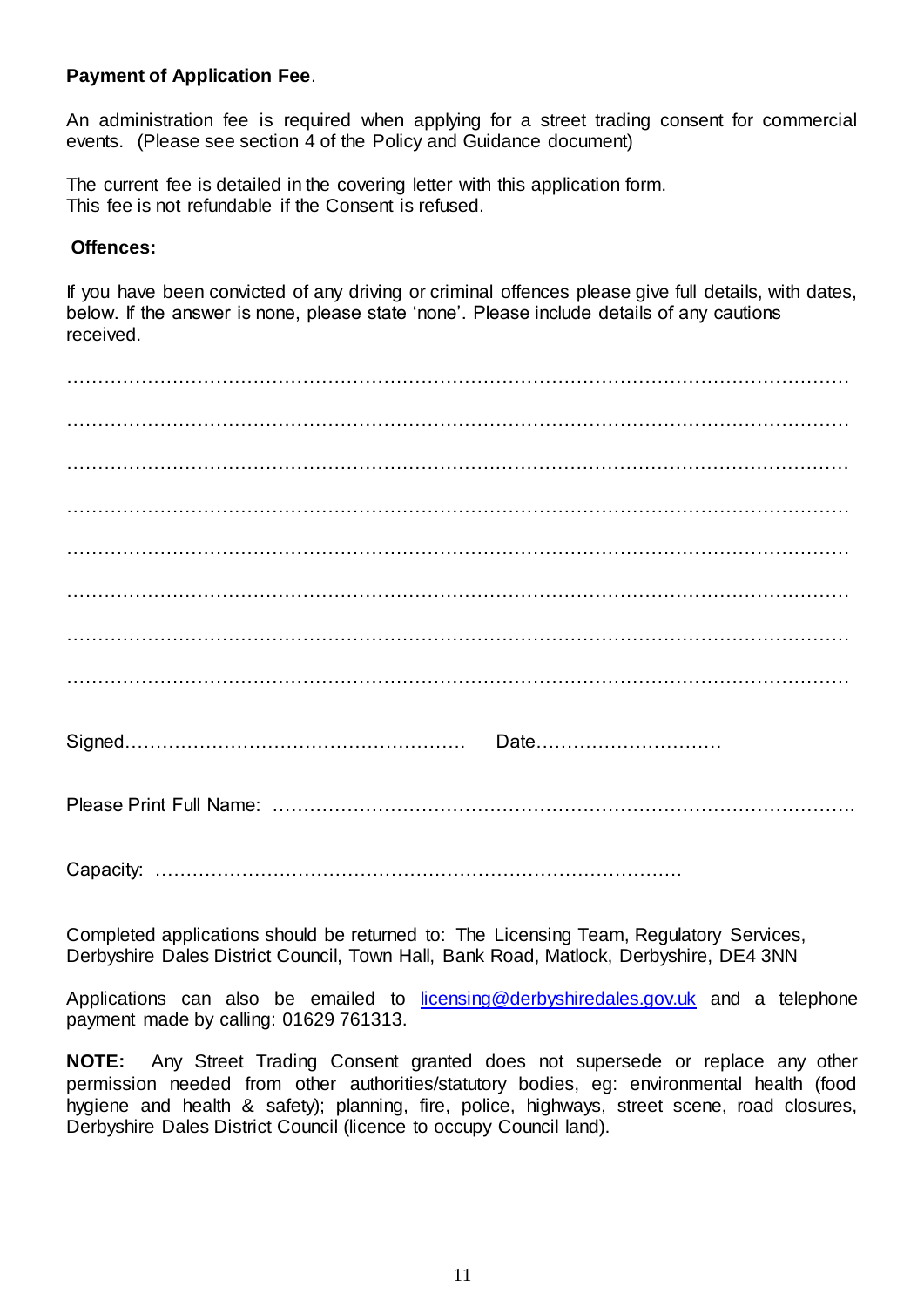# **STREET TRADING CONSENT FEE STRUCTURE**

#### **Application Administration Fee** - £55

Fees to be reviewed annually by the Governance and Resources Committee

Events considered to comply with the definition of Community Events will be exempt from the administration fee.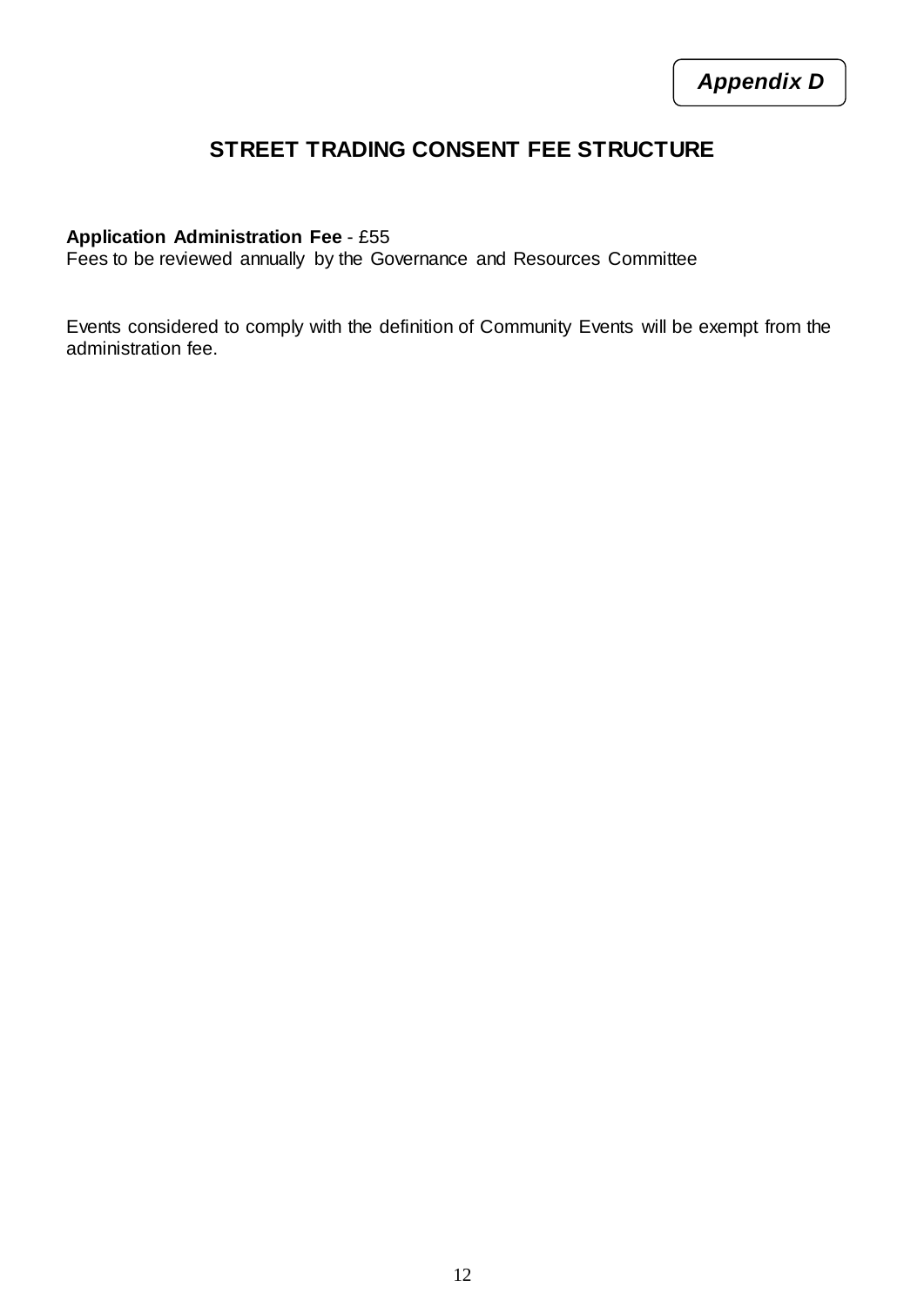

# **STREET TRADING CONSENT CONDITIONS LOCAL GOVERNMENT (MISCELLANEOUS PROVISIONS) ACT 1982 PART III SCHEDULE 4 - STREET TRADING**

A "consent street" means a street in which street trading is prohibited without a consent granted by Derbyshire Dales District Council. This includes all streets listed in Appendix B of the District Council's Street Trading Policy.

"street" includes any road, footway or other area to which the public have access without payment

"street trading" means selling or exposing or offering for sale of any article including a living thing in a street

#### **STANDARD CONDITIONS**

Under section 7 of the Local Government (Miscellaneous Provisions) Act 1982 when granting or renewing a street trading consent, the District Council may attach such conditions to it as it considers reasonably necessary.

- 1. The trader shall not cause any obstruction of the street or any danger to any persons using the street.
- 2. The trader shall not cause any nuisance or annoyance to any other person whether that person is using the street or otherwise, or to the occupier of any building in proximity to the consent site.
- 3. A street trading consent cannot be issued to any person under seventeen years of age.
- 4. The District Council may include in a street trading consent permission for the holder to trade in a consent street from a stationary van, car, barrow other vehicle or portable stall.
- 5. That consent will specify where the holder of the consent may trade and the times and periods he or she may trade.
- 6. That a street trading consent may be granted for a period not exceeding a twelve month period.
- 7. The holder of a street trading consent may employ any other person to assist him in trading without a further consent being required providing that person has attained seventeen years of age.
- 8. The District Council may at any time vary the conditions of a street trading consent or revoke at any time.
- 9. There is no right of appeal to the Magistrates' Court against the variation of a condition or refusal to grant or renew a street trading consent. Any informal appeal will be determined by the Head of Regulatory Services.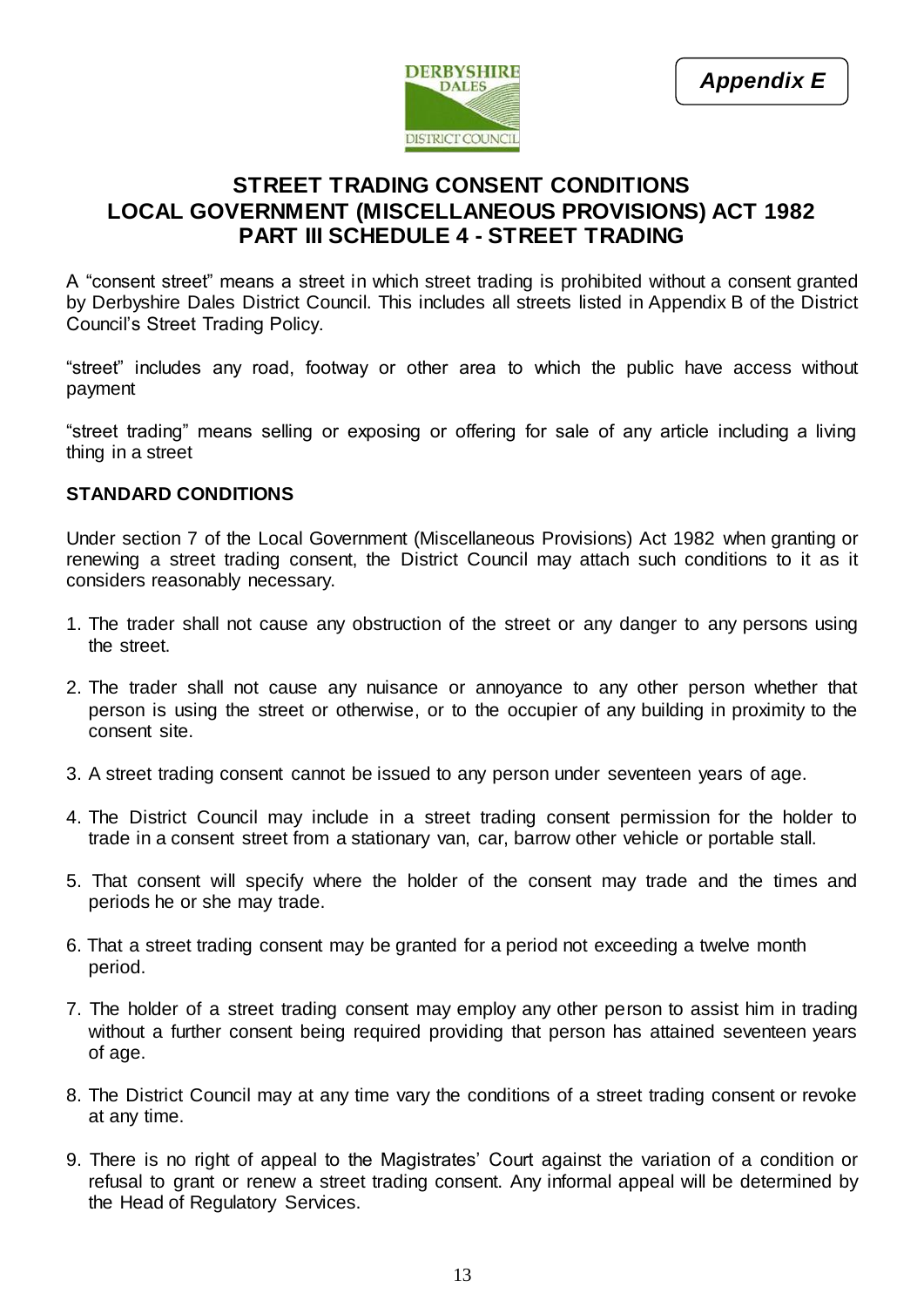## **ADDITIONAL CONDITIONS**

The District Council may require the following additional conditions be attached to a street trading consent.

- 1. A certificate of insurance covering public liability to a minimum amount of 5 million pounds shall be produced. (or £10 million, if the event is on Council-Owned Land).
- 2. There shall be no means of attracting attention for the purposes of trading or any stands or signs away from the consent site.
- 3. Any food trader must comply with the requirements of food safety and health and safety at work legislation.
- 4. The trader shall display the Council issued street trading consent at all times whilst trading.
- 5. The location of trading will be dependent upon:
	- a) The closeness of any shop selling similar commodities;
	- b) The closeness of any other street trading consent selling a similar commodity;
	- c) The decision of the licensing authority.
- 6. The consent holder must provide a receptacle to collect any waste, refuse or litter resulting from trading. All must be removed from the trading location and properly disposed of at the end of each day's trading.
- 7. Any authorised vehicle must be roadworthy, have current relevant documentation and internal and external appearance including stall shall be maintained in a clean, neat and tidy condition.
- 8. Any stall, or authorised vehicle used for street trading must be immediately removable at all times in the event of an emergency or at any other time be removed at the request of any officers of the emergency services or officer of the Council.
- 9. No stall shall remain situated for longer than one hour after the authorised trading times.
- 10. No consent holder shall trade at his authorised location on dates when road closure directives are in place for special events, otherwise than with permission of the organisation applying for the road closure.
- 11. The consent holder shall be subject to any additional fees or charges levied by virtue of that area being subject to any market day or other special designated date.
- 12. The consent holder or assistant shall be clean and tidy and behave in a civil and orderly manner at all times.
- 13. When requested to do so by an authorised officer of the Council or police officer the trader shall produce the consent for inspection.
- 14. The consent is not transferable and is personal to the consent holder.